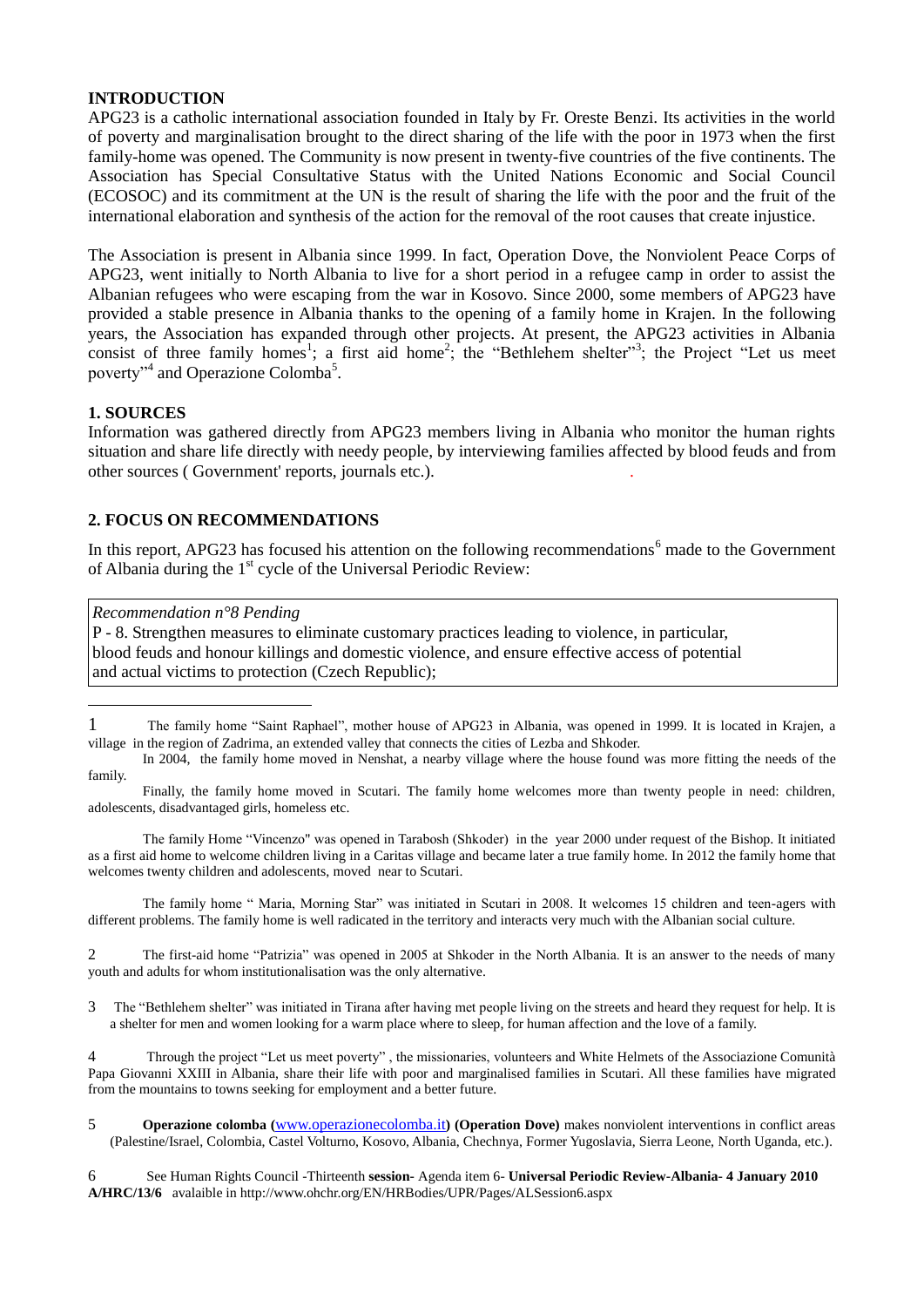#### *Recommendation nº21 Accepted:*

Undertake awareness-raising campaigns to ensure the effective implementation of and respect for the laws of the State, in particular by ensuring the effective investigation and prosecution of honour killings and cases of violence, including domestic violence against women and children (Austria);

## **3. FEEDBACK CONCERNS AND RESULTS**

By steady presence and direct sharing of life with the local inhabitants, the members of APG23 came in contact with the phenomenon of blood feuds that are a traditional practice contemplated in a middle age civil code called "Kanun di Lek Dukagjin".

## **3.1 Monitoring e data collection**

A main activity of Operazione Colomba consists of meeting directly with the families that are victims of blood feuds. Among the purposes of these interactions is to ascertain the size of the blood feud phenomenon<sup>7</sup>.

Home-visits to the families are an instrument to verify the real situation of conflict and the level of selfexclusion suffered by the members of the clan in gjakmarrje $8$ .

This activity allows the volunteers of Operazione Colomba to study the most appropriate modality of intervention to help families and to formulate an effective strategy according to the real size of the phenomenon.

Constant contact with families and the direct sharing of their suffering facilitate a deep relationship and mutual trust between the volunteers and the members of the clan. This approach creates the proper conditions to carry out an intervention that can act on the emotional wounds generated by the conflict and trigger a positive process for behaviour change.

Furthermore, the analysis of the blood feuds' cases helps to develop a research activity that increases the knowledge of such a phenomenon from the anthropological and sociological perspectives. Operazione Colomba intervenes on both fronts, with the family's victims of feuds and with the ones perpetrating it. In the beginning, Operazione Colomba knew more the victims than the perpetrators but, in the last two years, the volunteers have come in contact also with the families committing the revenge.

At present, the nonviolent peace corps of APG23 is in touch with approximately 40 families dislocated in Scutari, in the district of Rethina (Bardhaj e Gruda) and in the rural area of Bushat and Lezha.

# **3.2 GEOGRAPHICAL DISTRIBUTION AND SIZE OF THE PHENOMENON**

 $\overline{a}$ 

<sup>7</sup> The analysis of the phenomenon enabled Operazione Colomba team to find possible actions to deal with and overcome it. Some of these actions are:

<sup>-</sup> the creation of **reconciliation paths and forgiveness acts** to readdress the conflict and pain caused by the feuds (creation of a space where people involved in the phenomenon have an opportunity to be heard, and where constructive tools are provided for conflict resolution and counselling);

<sup>-</sup> **direct sharing** of life with those who suffered and experienced the feuds in order to build together alternative ways for change (those affected by the problem should not be left alone);

<sup>-</sup> the discussion of the phenomenon as a **problem of the society** that, as such, requires the **highest commitment** on the part of civil society and institutions in order to end it. (In this way only, those who are involved in the phenomenon can gain new confidence in the community to combat the *gjakmarrje*);

<sup>-</sup> the implementation of concrete **interventions of mediation** to solve existing conflicts;

<sup>-</sup> the spread of **positive role models** and the creation of an **education system** that seriously addresses the phenomenon and offers **nonviolent tools** to approach life;

<sup>-</sup> the commitment to create a life supportive **environment** (improvement of basic services and facilitating access to them, the implementation of an effective educational system, the elimination of corruption, decreasing unemployment rate, etc ...).

The staff of Operazione Colomba has found several positive signals in the implementation of some of these actions.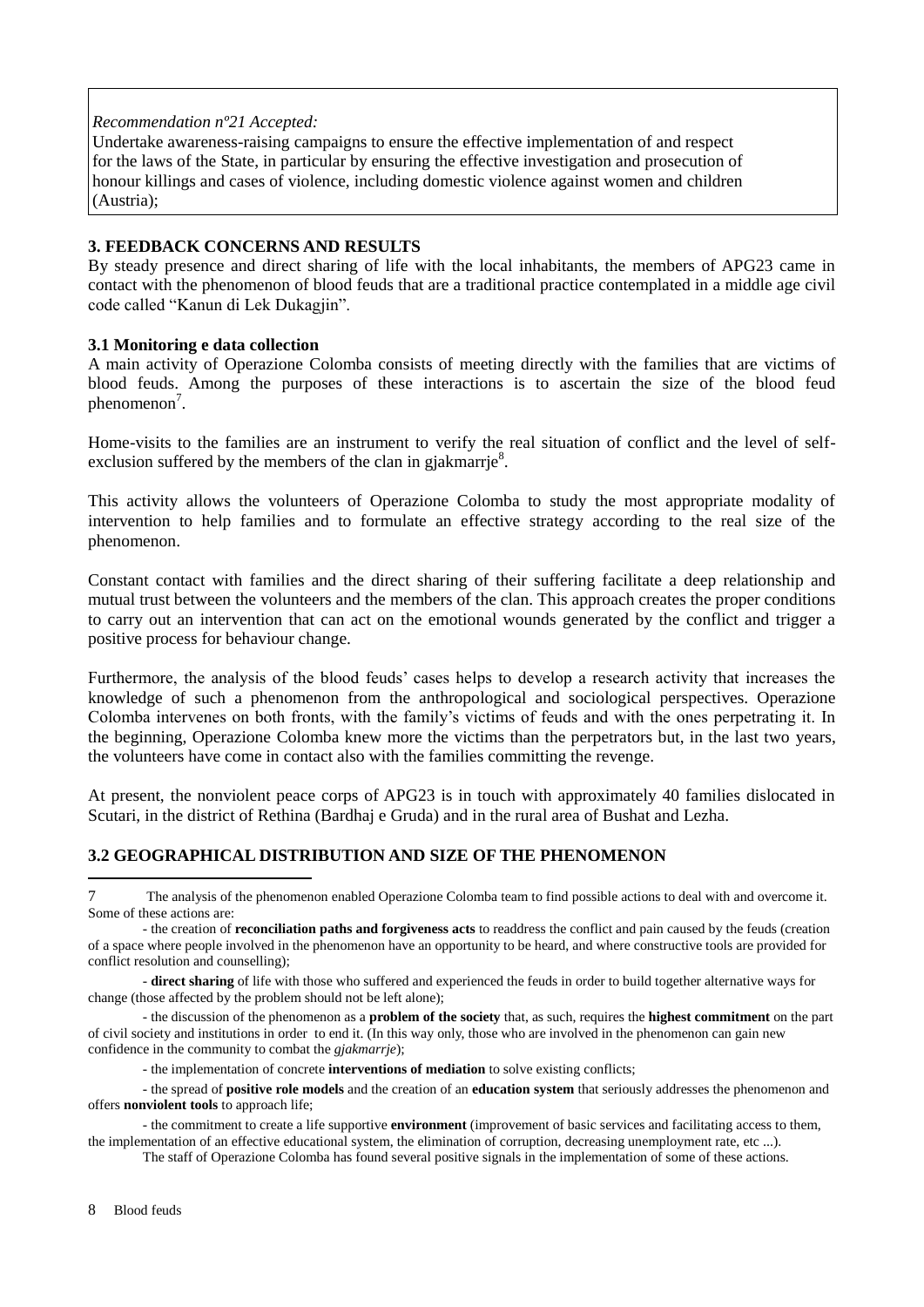Data on the geographical distribution and numerical dimension of the blood feuds' phenomenon vary depending on available sources. According to the National Reconciliation Commission in Tirana, from 1991 to 2009, in Albania, 9,800 people died as a result of crimes based on this type of private justice and more than  $6,000$  families lived "nailed" in their homes<sup>9</sup>.

On 16th October 2012, a meeting between the Advocate of the People and representatives of the Government, associations and ordinary citizens, was held in Shkodër. This meeting raised the debate on the number of Albanian households currently affected by revenge and the possibility of finding a way out from the problem. For the first time, the Home Office gave some official figures on the phenomenon of *gjakmarrje*. According to the deputy minister, Mr Nard Ndoka, 225 *gjakmarrje* killings occurred during 12 years and there are 67 *ngujuar<sup>10</sup>* families across Albania. At territorial level, there are 33 children who do not attend to school in the district, of which 23 in Shkodër district. Statistics of the Home Office indicate that 225 murders due to *gjakmarrje* represent 7.9% of the number of offenses committed since  $1998<sup>11</sup>$ . In the table, the partial numerical distribution of the murders for *gjakmarrje* from 1998 onwards is recorded.

It is interesting to observe the trend of the numerical distribution of the phenomenon from the percentage recorded every year:

Table 1: Distribution of the murders for *gjakmarrje* from 1998 onwards<sup>12</sup>

| Years | Number<br>of<br>murders | Number of murders for Percentage<br>giakmarrje |      |
|-------|-------------------------|------------------------------------------------|------|
| 1998  | 573                     | 45                                             |      |
|       |                         |                                                | 7.8  |
| 1999  | 496                     | 41                                             | 8.2  |
| 2000  | 275                     | 41                                             | 14.9 |
| 2001  | 208                     | 32                                             | 15.3 |
| 2003  | 132                     | 12                                             | 9    |
| 2004  | 190                     | 11                                             | 5.7  |
| 2005  | 131                     | 5                                              | 3.8  |
| 2006  | 87                      | 4                                              | 4.5  |
| 2007  | 103                     | $\boldsymbol{0}$                               | 0    |
| 2008  | 88                      | 5                                              | 5.6  |
| 2009  | 82                      | $\mathbf{1}$                                   | 1.2  |
| 2011  | 135                     | 5                                              | 3.7  |
| 2012  | 100                     | 5                                              | 5    |
|       |                         |                                                |      |

Instead, according to the data provided by the local police, the families' *ngujuar* would be 67, whereof: - 48 families in Shkodër district;

- 13 families in Kukes district;
- 4 families in Lezhe district;
- 1 family in Tirana district;
- 1 family in Durres district.

In recent years, the need for more accurate information compelled the APG23's volunteers to maintain a constant monitoring of the phenomenon. Data were collected from 2006 and show the existence of more than 40 families involved in the phenomenon of blood feuds only in urban and sub-urban areas of Shkodër, Lezhe and Tirana. The family clans involved are 32.

 $\overline{a}$ 

<sup>9</sup> Committee of Nationwide Reconciliation, National Strategy against blood feud. Strategic plan for the elimination of enmities and integration in EU without blood feud, Tirana, 2009.

<sup>10</sup> Self-imprisonment at home

<sup>11</sup> Gazeta Shqiptare" newspaper, October, 17th 2012.

<sup>12</sup> "Gazeta Shqiptare" newspaper, October, 17th 2012, It doesn't contain figures relating to 2002 and 2010.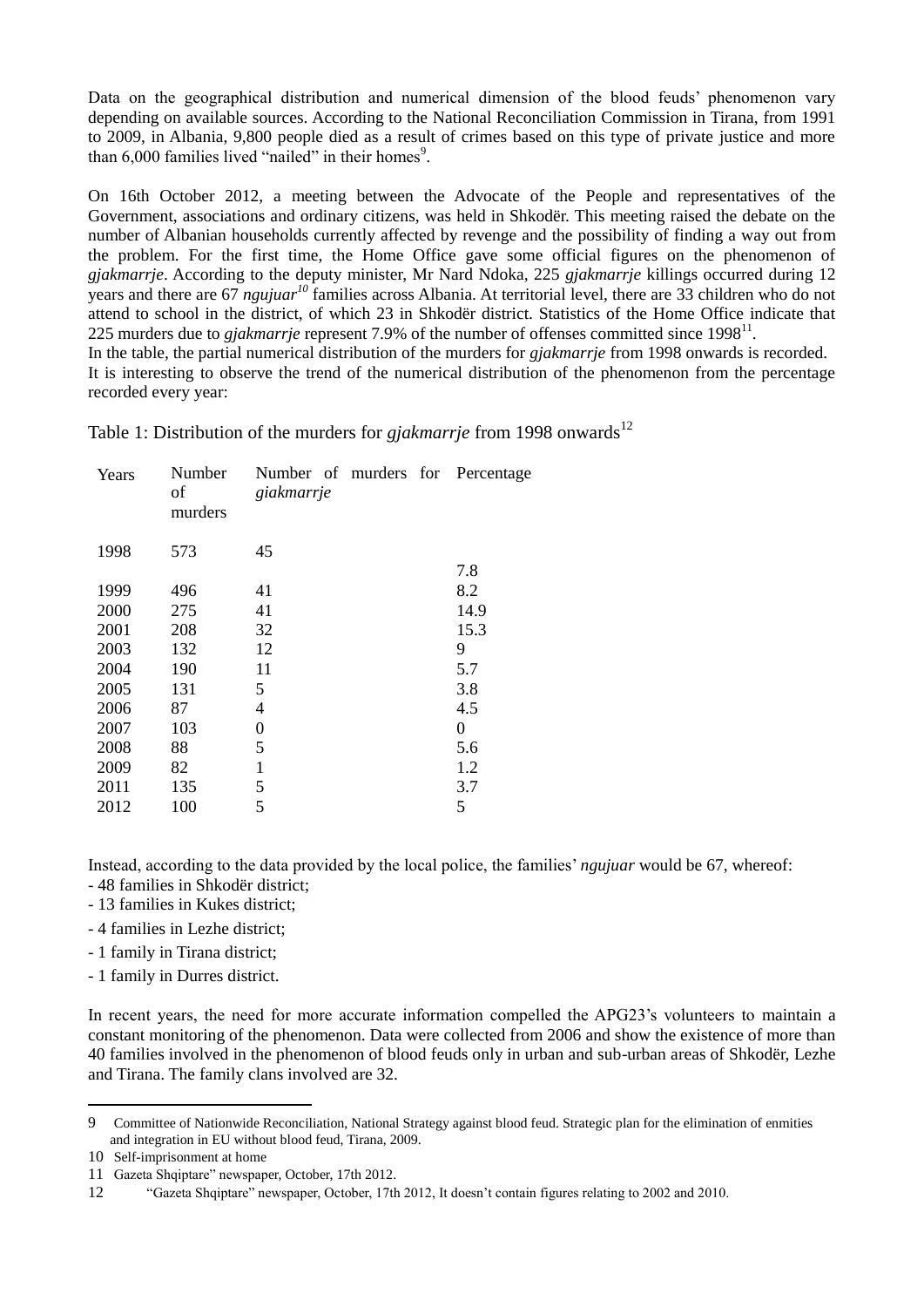In some cases, the volunteers of Operazione Colomba know the family who has to commit revenge, and the household that must undergo *gjakmarrje* too. In other cases, the Association staffs are in contact with only one of the parties (those who have to commit revenge or those who have to endure it). Based on its experience Operazione Colomba analysed the data and concluded that there were 29 families touched by revenge related situations in addition to the 32 families already known.

Since the end of 2010, the volunteers of Operazione Colomba have established an occasional presence in Tropoje, an isolated mountainous area where *gjakmarrje* is known to occur. The Operazione Colomba staff found 20 families touched by giakmarrje in the areas of Bajram Curri, Pac, Lekbibaj, Cernica, Fierza and Dojan. These 20 families belong to 12 clans. According to our monitoring, the figures given by the Ministry understate the problem.

*Operazione Colomba data show that at least, 500 people are affected by gjakmarrje, just in the area of Shkodër, Lezhe, Tirana, and Tropoje.* 

*This information is fairly accurate, but it is partial because the staff consists of a small number of volunteers who cannot cover all the affected areas. This consideration leads us to conclude reasonably that the number of families affected by blood feud is greater and that the geographic area affected is larger.*

# **3.3 JUSTICE AND DECISION OF THE COURTS**

Operazione Colomba did not find a great deal of data on court cases springing from incidents of gjakmarrje. As a result it had to rely on anecdotal information from the gjakmarrje affected families. In all a sample of 28 cases were identified with a certain number of common features.<sup>13</sup>

Victims' s families noted the following problems:

 $\overline{a}$ 

- The absence of guarantees on the certainty of punishment against those who killed for revenge.
- Failure of police intervention, despite the complaints of assault and ill treatment.
- -Failure of bereaved families to report revenge murders for revenge to the police

*The elements well illustrate how the lack of State' authority and corruption, now widespread at all levels, diminished public confidence in the institutions and contributed to the propagation of private justice. This type of practice created a real system of "illegal and paralegal justice", which owns its peculiar norms of action, which elude the State. This system refers, partially, to the custom of the Kanun.* 

# **3.4 REACTIONS OF PUBLIC INSTITUTIONS ON THE PHENOMENON**

The Albanian Government has been repeatedly urged by international bodies and organizations to adopt effective measures to put an end to the phenomenon of the blood feuds, especially in view of a possible entry of the country in the European Union. According to the report<sup>14</sup> by Philip Alston, the Special Rapporteur on extrajudicial, summary or arbitrary executions, on behalf of the UN Commission on Human Rights, the discrepancies between the statistics provided by the media and those reported by the Government in regard to the victims of conflicts between households are significant. The mass media are talking about hundreds of deaths per year due to blood feuds and thousands of children isolated in their homes, while the Government

<sup>13</sup> In all cases the subjects were convicted for multiple murders. The duration of the penalty varies depending on the situation: 9 years, 25 years, 15 years, 20 years, 25 years, 19 years, 22 years, 13 years, 13 years, 10 years, 20 years, 4 years, 21 years, 9 years, 12 years, 8 years, 14 years, 18 years, 12 years, 13 years, 22 years, 20 years, 10 years, 3 years. In some cases it has not been possible to trace the number of years of imprisonment ascribed to the defendants.

In many of the analyzed situations, there was a sentence reduction: 9 years to 7 years; from 25 years to 10 years; from 19 years to 16 years; from 10 years to 7 years; from 7 years to 4 years; 25 years to 21 years; from 9 years to less; from 22 to 3 years; from 20 years to 17 years; from 10 years to 6 years. According to data collected by the operators of Operazione Colomba, the reasons for the reduction are mainly two: good conduct and/or bribery of public officials (cash payment). In one case only, the reduction was due to the grace granted by the President of the State. This information is based on the dialogues among Operazione Colomba's volunteers and some families involved in the phenomenon of *gjakmarrje*. In other cases, it seems that the main suspects fled abroad (and, in some circumstances, they were arrested outside Albanian borders) or are free for an alleged lack of evidence.

Among the situations considered, there was one in which the murderer was in and out of prison three times because the version of events provided by witnesses changed over time.

<sup>14</sup> UN Human Rights Council, *Report of the Special Rapporteur on extrajudicial, summary or arbitrary executions, Addendum : Preliminary note on the mission to Albania*, 20 May 2010, A/HRC/14/24/Add.9, available at: http://www.refworld.org/docid/4c29b1152.html